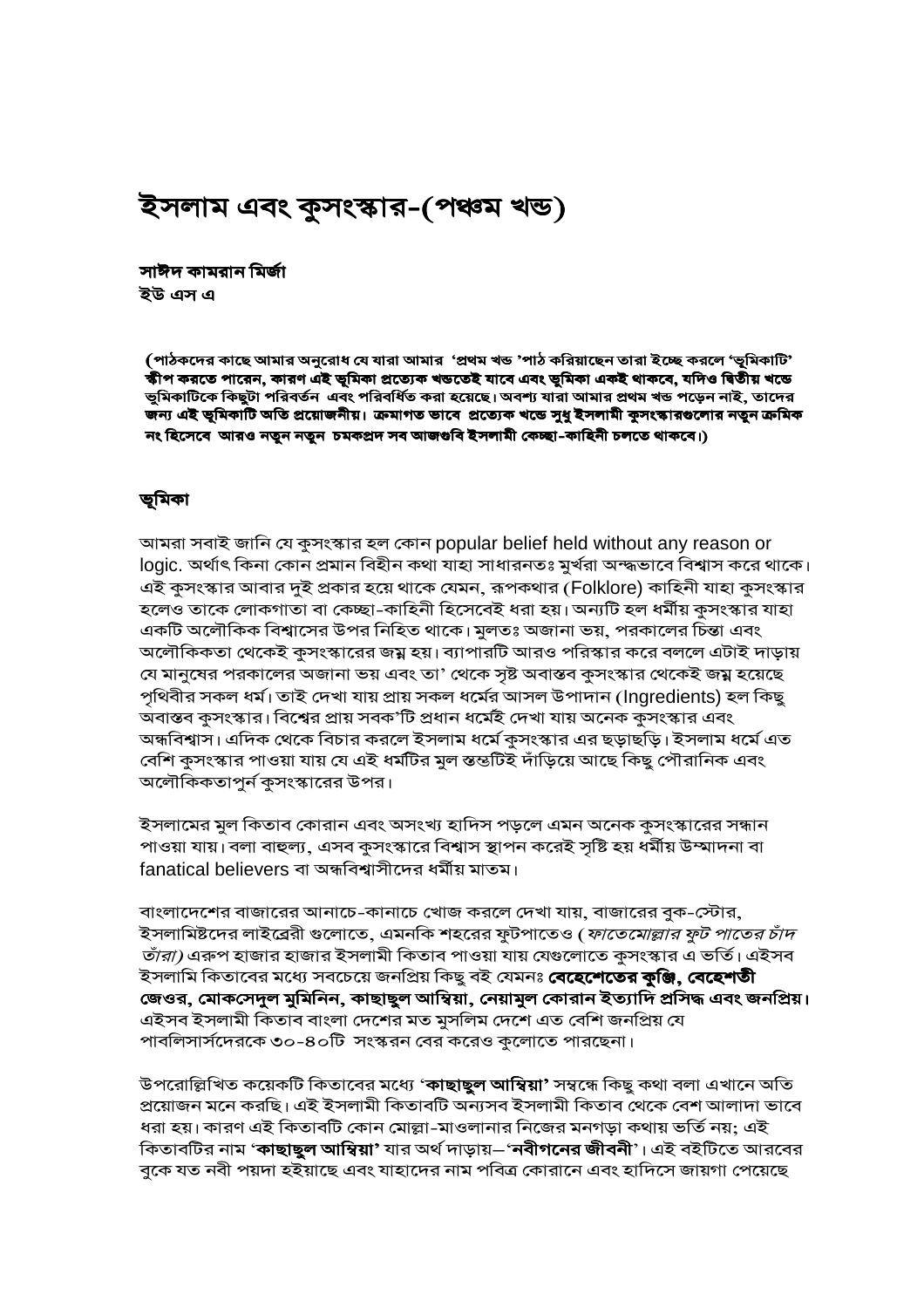তাদেরই জীবন-কাহিনীতে ভর্তি। অর্থাৎ, এই কিতাবে যাহা লিখা আছে তাহা পবিত্র কোরান ও হাদীসের বর্ণনা অনুযায়ী রচিত হয়েছে এবং এই বইটির (আমি যে বইটি ব্যবহার করছি) প্রনেতা একজন সুশিক্ষিত মুসলমান নাম তার– এম, এন, এম ইমদাদুললাহ (এম এ; বি এ (অনার্স); এম এ)। কিতাবটির আকৃতি এবং চেহারা একেবারে কোরানের ন্যায় এবং এর সম্মানও অনেক বেশি। লাইব্রেরী গুলোতে এবং ভক্তদের ঘরে একেবারে উপরের Shelf এ কোরানের ঠিক পাশেই তার স্থান হয়। বইটির দামও বেশ, বলতে গেলে একটি অনুবাদ কোরানের চেয়ে মুল্য অধিক। এই কিতাবের ৯০% কথাবার্তাই ভীষন কুসংস্কারে পুর্ন কেচ্ছা-কাহিনী স্থান পেয়েছে এবং এইসব আবেগ পুর্ন কেচ্ছা-কাহিনী–সাধারন বিশ্বাসী মুসলিমগন পড়ে ভক্তিতে গদগদ হয়ে আরওবেশি করে নামাজ-রোজাতে মনোনিবেশ করবে এবং যাদের বিশ্বাস হান্ধা বা বিশ্বাস নেই তারা এইসব আজগুবী কথা পড়ে হেসে চেয়ার থেকে গড়িয়ে মাটিতে পড়ে যাবে বলেই আমার মনে হয়!

যা হউক, এসব কুসংস্কার পুর্ন ইসলামী কিতাব গুলো বাংলাদেশের ঘড়ে ঘড়ে পাওয়া যাবে এবং এইসব কিতাবই হল বাংলাদেশের সাধারণ মুসলিম-আমজনতার আসল শিক্ষক বা গুরু। ইসলাম ধর্মের অনেক শিক্ষাই এরা পেয়ে থাকে এইসব ইসলামী কিতাব থেকে। আর এইসব কিতাবের প্রভাবেই বাংলাদেশের মুসলিম-আমজনতার কাছে ধর্মীয় পীর-ফকির-দরবেশগন অতি প্রিয় হয় যে কারনে বাঙ্গালী মুসলিমদের মধ্যে পীরের ব্যবসা, তাবিজের ব্যবসা একেবারে রমরমা। কোন কোন স্বার্থান্বেষী মাওলানারা (*যেমন রাজাকার-মাওলানা সাঈদী)* আবার এসব আজগুবি কেচ্ছা-কাহিনী কাফেরদের তৈরী কেসেটে বন্দ্ধি করে বাজারে দেদার বিক্রি করছে এবং কিছু কুসংস্কারপুর্ন মিথ্যা কথা বিক্রি করে সাধারণ গরীবের পকেট লুট করে নিচ্ছে। এসবই হচ্ছে ইসলামের নামে,আল্লাহর নামে!

বাংলাদেশের গাও-গ্রামে এমনকি আজকাল শহরেও অসংখ্য ইসলামি জলসা বা ওয়াজ-মাহফিল হয়ে থাকে যেখানে হাজার হজার সাধারণ অশিক্ষিত, অর্ধশিক্ষিত, কুশিক্ষিত, এমনকি অনেক শিক্ষিত বড় বড় ডিগ্রিধারী অন্ধবিশ্বাসী মুসলমানরাও মাওলানাদের ওয়াজ তম্ময় হয়ে শুনে থাকে। এইসব মাওলানাদের বক্তব্যে **বেশি অংশই থাকে কুসংস্কার পুর্ন ইসলামের বিভিন্ন** কিচ্ছা-কাহিনী এবং নানারঙ্গের ধর্মীয় উপাখ্যান। বলা বাহুল্য, উপরোল্লিখিত 'কাছাছুল আম্বিয়া' কিতাবটিই যে মাওলানাদের আসল সম্বল, এতে কোন সন্ধে নেই। এইসব কুসংস্কারপুর্ন গন্প মাওলানাদের মুখে শুনার পর গ্রাম্য সাধারণ মুসলমানদের মনে অনেক কুসংস্কারপুর্ন কথাই সত্যি বলে বিশ্বাস হয় এবং তাদের মনে সর্বদা কুসংস্কারপুর্ন ভয়ভীতির সৃষ্টি হয় এবং তারা সকলেই একটা অজানা অলৌকিকতার সাগরে সদাসর্বদা ডুবে থাকে। কেহ কেহ আবার এইসব কুসংস্কারপুর্ন কেচ্ছা-কাহিনী শুনে ভক্তিতে গদ গদ হয়ে ফুঁফিয়ে ফুঁফিয়ে কেঁদে বুক ভাষায়।

ছোটবেলা এমনি অনেক ওয়াজ-মাহফিলে গিয়ে মাওলানাদের সুমধুর কঠে অনেক কুসংস্কারপুর্ন গাজাখুরি গল্প শুনে মাঝে মাঝে চিন্তা হত যে এইসব মাওলানারা কোথায় পায় এত কুসংস্কার। তাদের জ্ঞানের বহর দেখে অবাক হতাম। এখন দেখছি যে ইসলামি কিতাব গুলোতে কুসংস্কারের কোন অভাব নেই মা'শাল্লাহ। উল্লেখিত ঔসব ইসলামী কিতাব থেকেই পাঠকদের জন্য কিছু ইসলামি কুসংস্কারের নমুনা পেশ করছি আমার এই ধারাবাহিক প্রবন্দ্ধে। উল্লেখ্য, এইসব কুসংস্কার ইসলামী কিতাব থেকে হুবুহ বই থেকে তুলে দিচ্ছি এবং ইহাতে আমার নিজের সৃষ্টি কিছুই নেই। তবে মাঝে মাঝে আমার অল্পকিছু রসালো মন্তব্য (*ব্রাকেটের ভিতরে )* থাকবে। আমার এবারকার ইসলামি কুসংস্কারে সিরিজ কিছুদিন ধরে চলবে আশ করি। এবারে আসুন, আমরা খুজে দেখি মুসলিম-আমজনতা কি ধরনের কুসংস্কারে সর্বদা ডুবে থাকে!

(বিঃ দ্রঃ চতুর্থ খন্ডে ১৮-২৩ নং কুসংস্কার দেওয়া হয়েছিল)

#### (২৪) <u>আদম এবং বিবি হাওয়া উলঙ্গ অবস্থায় কি ভাবে লজ্জা নিবারন করিয়াছিলেন।</u>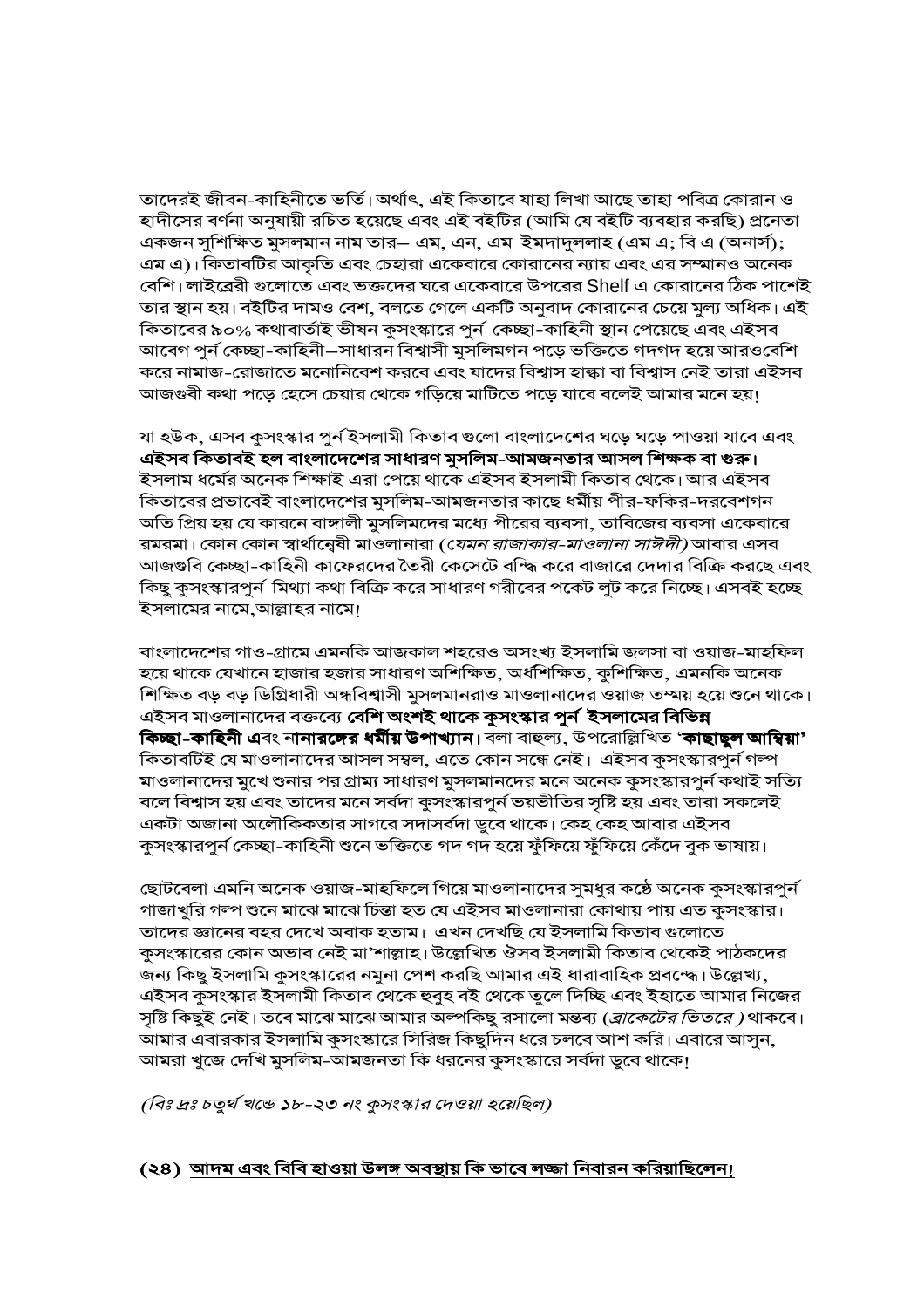শয়তানের প্ররোচনায় গন্দম ফল খাওয়ার পাপের ফলে যখন তাদের বেহেশতী পোষাক শরীর থেকে উদাও হয়ে গেল, তখন তারা উভয়ে লজ্জা ঢাকার জন্য বৃক্ষের পাতা ব্যবহার করার মনস্থ করিলেন। একে একে সকল বৃক্ষের নিকট যেয়ে পত্র প্রার্থনা করিলেন, কিন্তু কোন বৃক্ষই তাদেরকে পত্র প্রদান করিতে রাজী হইলনা। অবশেষে তাঁহারা আঞ্জির এবং উদ (চন্দন) বৃক্ষের নিকট অনুনয় সহকারে পত্র প্রার্থনা করায় তাহাদের এই চরম বিপদে পত্র দিয়া সাহায্য করিল। আদম এবং বিবি হাওয়া আঞ্জিরের পত্র দ্বারা গুপ্তাঙ্গ এবং চন্দন বৃখের পত্র দ্বারা সারা শরীর ঢাকিলেন (বেহেশতে বোধ হয় কোন ইন্ডিয়ান শাড়ির দোকান খুজে পায় নাই)। যাহা হউক,আদম (আঃ) এবং বিবি হাওয়ার এহেন দুরাবস্থায় বৃক্ষগুলি তাহাদের প্রতি দয়া দেখানোর ফলে আল্লাহ তায়ালা গাছগুলোর উপর বেজায় খুশি হইলেন। ফলে দুনিয়াতে আঞ্জির ফল চিরদিনের জন্য অত্যন্ত প্রিয় ফল হইল এবং আল্লাহ তায়ালা এই ফলকে অত্যন্ত সুস্বাদু করিয়া দিলেন, আর উদ বা চন্দন বৃক্ষের বাকলে এত সুঘ্রান দান করিলেন যে দুনিয়ার মানুষেরা উহা আগুনে জালাইয়া উহার সুঘ্রান উপভোগ শুরু করিল।

### (২৫) <u>আল্লাহর আদেশ অমান্য করায় আদম, হাওয়া, ময়ুর এবং সর্পকে কোথায় ফেলে দেওয়া</u> <u>হইয়াছিল।</u>

আল্লাহ তায়ালার কঠোর আদেশ অমান্য করায় আদম, বিবি হাওয়া, শয়তানের ষড়যন্ত্রে সাহায্যকারী ময়ুর এবং সর্পকে আল্লাহর হুকুমে ফেরেশতাগন তাদের সকলকে বেহেশত থেকে ঘার ধরে বের করে দেয়। আদমকে ফেলেদেয় সরনদ্বিপ অর্থাৎ সিংহলে, বিবি হাওয়াকে নামাইয়া দেয় জিদ্দা নামক আরবের শহরে, ময়ুরকে নামিয়ে দেয় কাবুলে এবং সর্পকে নামিয়ে দেয় ইস্পাহান এলাকায়।

# <u>(২৬) হযরত আদম (আঃ) এবং বিবি হাওয়ার চোঁখের পানি থেকে কি কি সৃষ্টি হয়েছিল।</u>

আল্লাহ তায়ালার অভিশাপে আদম (আঃ) স্বরনদ্বীপে এবং বিবি হাওয়া আরবের শহর জিদ্দায় পতিত হইয়া তাহারা উভয়ে একে অন্যের জন্য শোকের আকুল সাগরে ভাসিলেন। তাদের এই বিচ্ছিন্নতার কারণে একে অন্যের অভাবে জলিয়া পুরিয়া মরিতে লাগিল এবং চরম দঃখে উভয় কাঁদিয়া বুক ভাসাইতে লাগিল। সরণদ্বীপে বসিয়া কাঁদিতে কাঁদিতে আদম (আঃ) এর চোখ থেকে এত অশ্রু বের হইল তাহাতে যমিনের উপর দিয়া স্লোত প্রবাহিত হইল। সেই চক্ষুর পানি হইতে দুনিয়ার বুকে সর্বপ্রথম খুরমা বৃক্ষের উৎপত্তি হইল এবং স্রোতধারার দুই পার্শে পয়দা হইল লবঙ্গ এবং জায়ফল বৃক্ষ।

অপরদিকে আরবের জিদ্দায় বসে বিবি হাওয়া একা নিঃসঙ্গ অবস্তায় একইভাবে আদমের জন্য কাঁদিয়া বুক ভাসাইতে লাগিলেন। বিবি হাওয়ার সেই চোখের পানি থেকে পয়দা হইল দুনিয়াতে প্রথম মেহেন্দী বৃক্ষ।আর তাহার অশ্রু প্রবাহিত হইয়া সেই পানি যে সকল নদীতে গিয়া পরিল সে সকল নদীর তলদেশে জম্মিল মনি-মুক্তা, মোতি প্রভৃতি বহু মুল্যবান পাথর।

## <u>(২৭) আদম (আঃ) এবং বিবি হাওয়ার সঙ্গে মিলন কি ভাবে হইল।</u>

আদম এবং বিবি হাওয়া তাদের বিচ্ছিন্নতার শোকে হাহাকার করিতেছিলেন এবং এমন অবস্থায় কেটে গিয়েছিল তাদের তিনশত বৎসরকাল। এতদিন পর হঠাৎ আল্লহ রাব্বুল আলামীন এই দুঃখ জর্জরিত দু'টি বান্দার প্রতি মুখ তুলে তাকালেন।আল্লাহ ফেরেশতা জিব্রাঈলকে বলিলেন, ওহে জিব্রাঈল! তুমি আমার বান্দা আদমের কাছে গিয়া বল সে যেন মক্কা শরীফে গিয়ে হজ্জ আদায় করে। জিব্রাঈল আদমের নিকটে যেয়ে একথা জানালে আদম (আঃ) সঙ্গে সঙ্গে স্বরন্দ্বীপ থেকে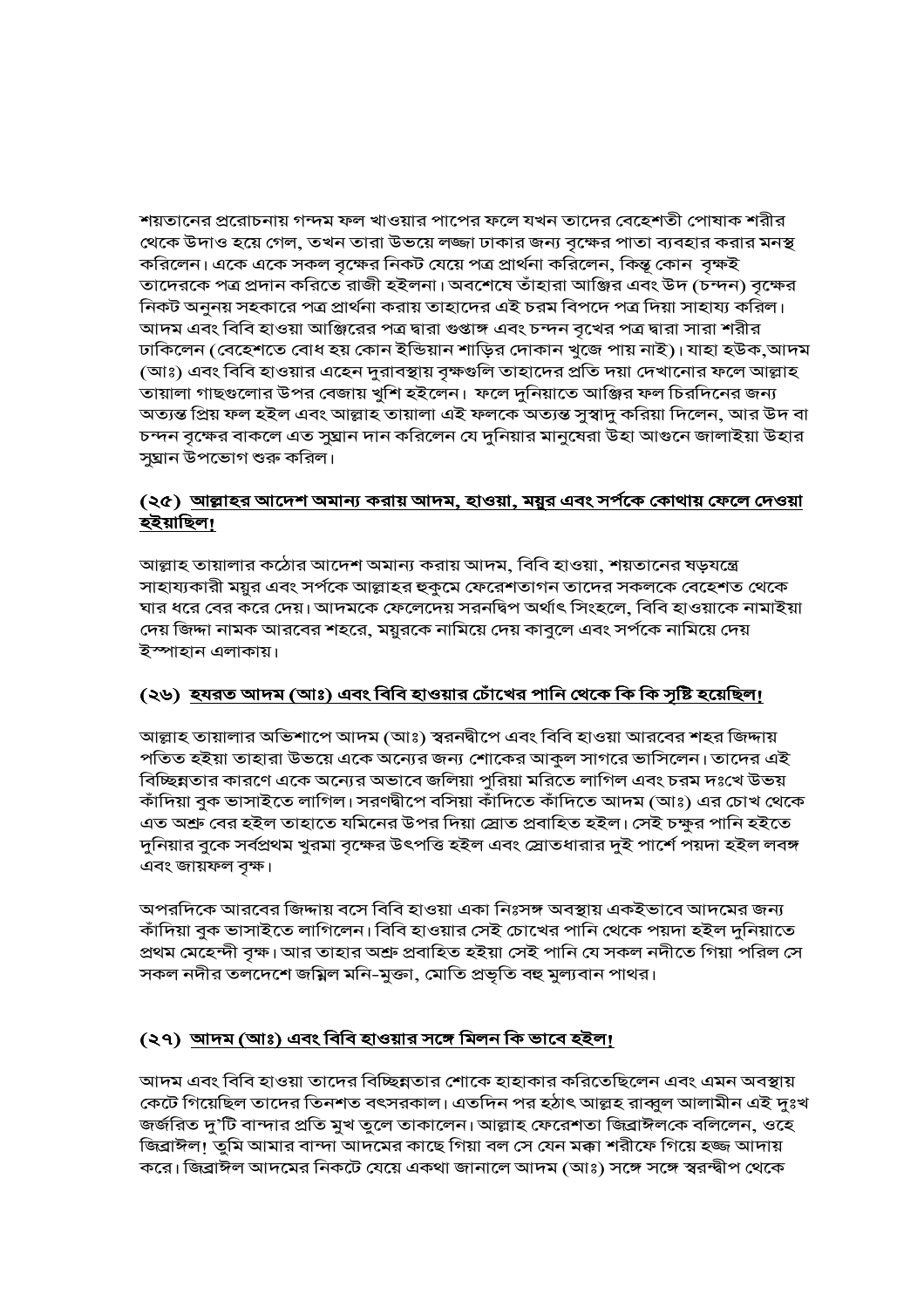মক্কা অভিমুখে রওয়ানা হইয়া যান। ওলামায়ে কেরাম এবং বোযর্গানের মতে আল্লাহ তখন স্বরন্দ্বীপ থেকে মক্কা শরীফের দুরত্ত্ব এত কমিয়ে দিলেন যে আদম (আঃ) <mark>মাত্র ত্রিশ বার</mark> পদক্ষেপ করিয়াই মক্কা শরীফে পৌছিয়া গেলেন। তিনি তথায় পৌছা মাত্র অগনিত ফেরেস্তা তাহার নিকট উপস্থিত হইয়া বলিলঃ হে আদম! আমরা আল্লাহর নির্দেশে একাধারে দুই হাজার বৎসর ধরিয়া এখানকার খানায়ে কা'বার তাওয়াফ করিতেছি। উল্লেখ্য, ঔসময় খানায়ে কা'বার নাম ছিল '**বাইতুল মা'মুর'**। উহা অবশ্য তখন কোন প্রকাশ্য বা দৃশ্যমান গৃহ আকারে ছিল না। বরং চতুর্থ আসমানে 'বাইতুল মা'মুর' নামে ফেরেস্তাদের নামাজ পড়ার জন্য যে মসজিদটি আছে তাহার ছায়া ঠিক মক্কা শরীফের ঔস্থানটিতে পতিত হইত। পরবর্তীকালে হযরত আদম (আঃ) কর্তৃকই ওক্ত স্থানে একটি মসজিদ তৈরী করেন যার নাম করা হয়–বাইতুললাহ বা খানায়ে কা'বা–আল্লাহর ঘর নামে। হযরত (আঃ) ঠিক ঔস্থানের অদুরে '**আরাফাতে জবলে'** তে গিয়ে ক্লান্ত হয়ে বসে পড়েন। আরাফাতের উক্ত স্থানে বসে আদম যখন কঁদিয়া কাঁদিয়া আল্লাহর কাছে তাদের পাপের জন্য উর্ঘদিকে তাকিয়ে ক্ষমা প্রার্থনা করিতেছিলেন তখন হঠাৎ আদমের দিব্যজ্ঞানের দৃষ্টিতে দেখিতে পাইলেন আল্লাহ পাকের পবিত্র আরশে মুয়াল্লার অপুর্ব দৃশ্য আর তাহার গাত্রে লিখিত দেখিলেন একটি কলেমা–'**লা ইলাহ ইল্লাল্লাহু মুহাম্মাদুর রাসুলুল্লাহ'।** তখন আদম (আঃ) আবার মোনাজাত শুরু করিয়া বলিলেন–'হে পরোয়ারদিগার! আপনি আপনার পেয়ারে হাবীব হযরত মুহাম্মদ (দঃ) এর উসিলায় ও তার বরকতে আমাদের গুনাহ মাপ করে দেন।' এইবার আদমের প্রার্থনায় হযরত মুহাম্মদের নাম উল্লেখ থাকায় আল্লাহ তায়ালার কৃপা সাগর উথলিয়া ইঠিল। সঙ্গে সঙ্গে জিব্রাঈলকে আদেশ করিলেন খবর দিতে যে আল্লাহ তায়ালা করুনাময় আদম ও হাওয়ার সমস্ত গুনাহ মাপ করিয়া দিয়াছেন। জিবারাঈল এই শুভস্বংবাদ দিয়ে আদমকে বলিলেন এবার আপনার প্রার্থনায় হযরত মুহাম্মদ (দঃ) এর নাম থাকায় আল্লাহ থায়ালা আপনাদের সকল গুনাহ মাপ করিয়া দিলেন। আপনি যদি পুর্বেই এরূপভাবে আল্লাহর পেয়ারের দোস্তের নাম উল্লেখ করিতেন তবে অনেক পুর্বেই আপানাদের গুনাহ মাপ হইয়া যাইত।

ফেরেশতা জিব্রাঈলের সঙ্গে যখন আদম (আঃ) কথোপকথন করিতেছিলেন তখন হঠাৎ তার চোখের দৃষ্টি সম্মখস্ত প্রান্তরের শেষ দিকে পতিত হওয়ায় দেখিলেন বিবি হাওয়া জেদ্দার দিক থেকে দ্রুত তার দিকে অগ্রসর হইতেছেন। এই দৃশ্য দেখিয়া আদম আর স্থির থাকিতে পারিলেন না, তিনি উঠিয়া দৌড়িয়া বিবি হাওয়ার দিকে আগাইয়া গেলেন এবং তাকে জড়াইয়া ধরিয়া আকুলভাবে কাঁদিয়া দিলেন। বিবি হাওয়াও সুদীর্ঘকাল বিচ্ছেদের পর স্বামীকে ফিরিয়া পাইয়া অবোধ শিশুর ন্যায় ফুফাইয়া ফুফাইয়া কাঁদিতে লাগিলেন। স্বামী-স্ত্রীর মধুর মিলন দেখিয়া দুনিয়ার সকল ফেরেশতারাও আনন্দে কাঁদিতে লাগিল। যে স্থানটিতে আদম ও হাওয়ার মিলন ঘটেছিল সেই স্থানটির নামই হল আরাফাত ময়দান। (সোবাহানাল্লাহ!)

## (২৮) <u>হযরত আদম (আঃ) কে 'আওলাদে আদম' প্রদর্শন কি ভাবে করা হইয়াছিল।</u>

হযরত আদমের দুনিয়াতে প্রথম হজ্জ আদায় হওয়ার পরে আল্লাহ তায়ালা ফেরেশতা জিব্রাঈলকে আদেশ করিলেন–'হে জিব্রাঈল! তুমি আদমকে আম্মান প্রান্তরে নিয়ে যাও। সেখানে গিয়া তাহার পৃষ্ঠদেশে তোমার একটি ডানা মর্দন কর। তাহাতে দুনিয়ার বকে রোজ কেয়ামত পর্যন্ত আদমের যত আওলাদ জম্নগ্রহন করিবে, তাহারা সকলেই তোমাদের সম্মুখে এখনই আত্বপ্রকাশ করিবে। তমি আদমকে তাহাদের সঙ্গে পরিচয় করাইয়া দিও। আল্লাহর এই নির্দেশ মোতাবেক জিব্রাঈল (আঃ) হযরত আদম (আঃ) কে আম্মানের বিশাল প্রান্তরে লইয়া গেলেন তাহার পৃষ্ঠে একটি পাখা মর্দন করলেন। অমনি আল্লাহর অসীম কুদরতে আদমের সকল ভাবী আওলাদগন তাহার সম্মূখে এসে হাজির হইল। তাহাদের সংখ্যা এত অধিক ছিল যে সারা দুনিয়ার প্রসস্ত যমিন ও জায়গা দিতে পারিতেছিলনা।

এই অবাক দৃশ্য দেখিয়া আদম জিব্রাঈলকে জিজ্ঞেস করিল–ভাই জিব্রাঈল এরা সকলে কারা? জিব্রাঈল উত্তুর দিল, ইহারা সকলেই আপনার ভবিষ্যত বংসধর, দুনিয়াতে তাহাদের সকলের